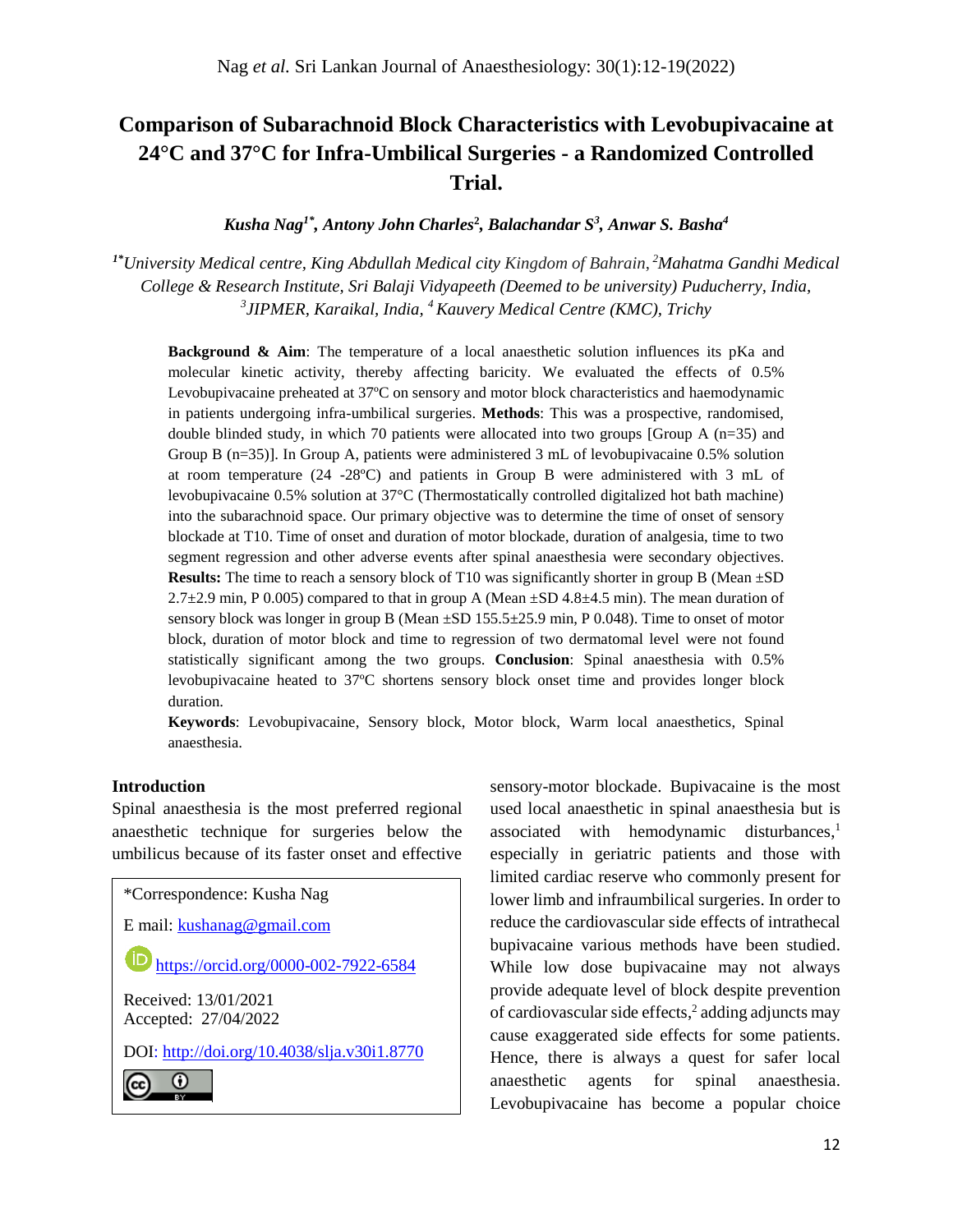because of its reduced depressant effect on the cardiovascular system. <sup>3</sup> However it is reported to have significantly slower time to reach T10 sensory block as compared to bupivacaine.<sup>4</sup> Temperature of the drug injected is one of the various factors which affect its spread in subarachnoid space as it increases molecular kinetic energy, facilitating higher levels of spinal anaesthesia.<sup>5, 6</sup> Warming of local anesthetic preparations has been reported by some investigators to reduce the time of onset of sensory block during epidural and local infiltrations. 7,8 This effect on the subarachnoid block characteristics with Levobupivacaine has not been adequately studied. We designed a study to compare the sensory and motor characteristics of the subarachnoid block with levobupivacaine at room temperature (24ºC) and at body temperature (37ºC). The primary outcome was the time of onset of sensory blockade at T10 and the secondary outcomes were the time of onset and duration of motor blockade, duration of analgesia, time taken for two segment regression and other adverse events after spinal anaesthesia.

## **Methodology**

This was a prospective, randomized double blinded study conducted at a tertiary care center between March 2017 and December 2017. CTRI registration was obtained. Institutional Ethical committee approval was obtained and seventy patients between 18 to 75 years of age, scheduled for all elective infraumbilical surgeries were enrolled. Surgical procedures included inguinal hernia repair, hydrocele surgery, varicose vein surgery, appendicectomy, gynecological procedures such as vaginal hysterectomy, urological procedures such as ureteroscopic lithotripsy, implant exit of lower limbs, fistulectomy and other perianal procedures. Patients less than 150 cm height, any contraindications to spinal anesthesia, pregnant patients, and patients with any pre-existing neurological deficits were excluded. A thorough pre-anesthetic workup was performed, and a written informed consent was obtained. Oral

premedication of tablet ranitidine 150 mg, tablet perinorm 10 mg and tablet alprazolam 0.5 mg were given on the night before surgery and morning of the surgery. On the morning of the surgery in the preoperative holding area, the patients were randomly allocated into two groups, group A and group B by opening a sealed envelope with one of the study treatment regime mentioned inside it. Patients in group A were planned to received intrathecal levobupivacaine 0.5% 3 ml at room temperature (24 degree Celsius), and patients in group B to receive levobupivacaine 0.5% 3 ml (preheated at 37 degree Celsius). The preheating was done using a Proportional Integral Derivative controlled digitalized dry bath made by Technico® Laboratory Products Private Limited. (Figure 1).



Preoperatively, intravenous access was secured with an 18-gauge cannula and patients were preloaded with ringer lactate (RL) 10 ml/ kg, 15 minutes prior to spinal anesthesia. In the operating room, these patients were subjected to standard monitoring (ECG, pulse-oximetry and NIBP) and the baseline measurements were made.

All blocks were performed by an anaesthesiologist who had at least 1 year experience in administering spinal anesthesia. All blocks were given in lateral position with strict aseptic precautions, using 23 gauge (23G) Quincke tip spinal needle at L2-L3 / L3-L4 interspace by midline approach. Study drug was loaded after patient was positioned left lateral and draped ready for the block. The confirmation of needle tip in the subarachnoid space was done with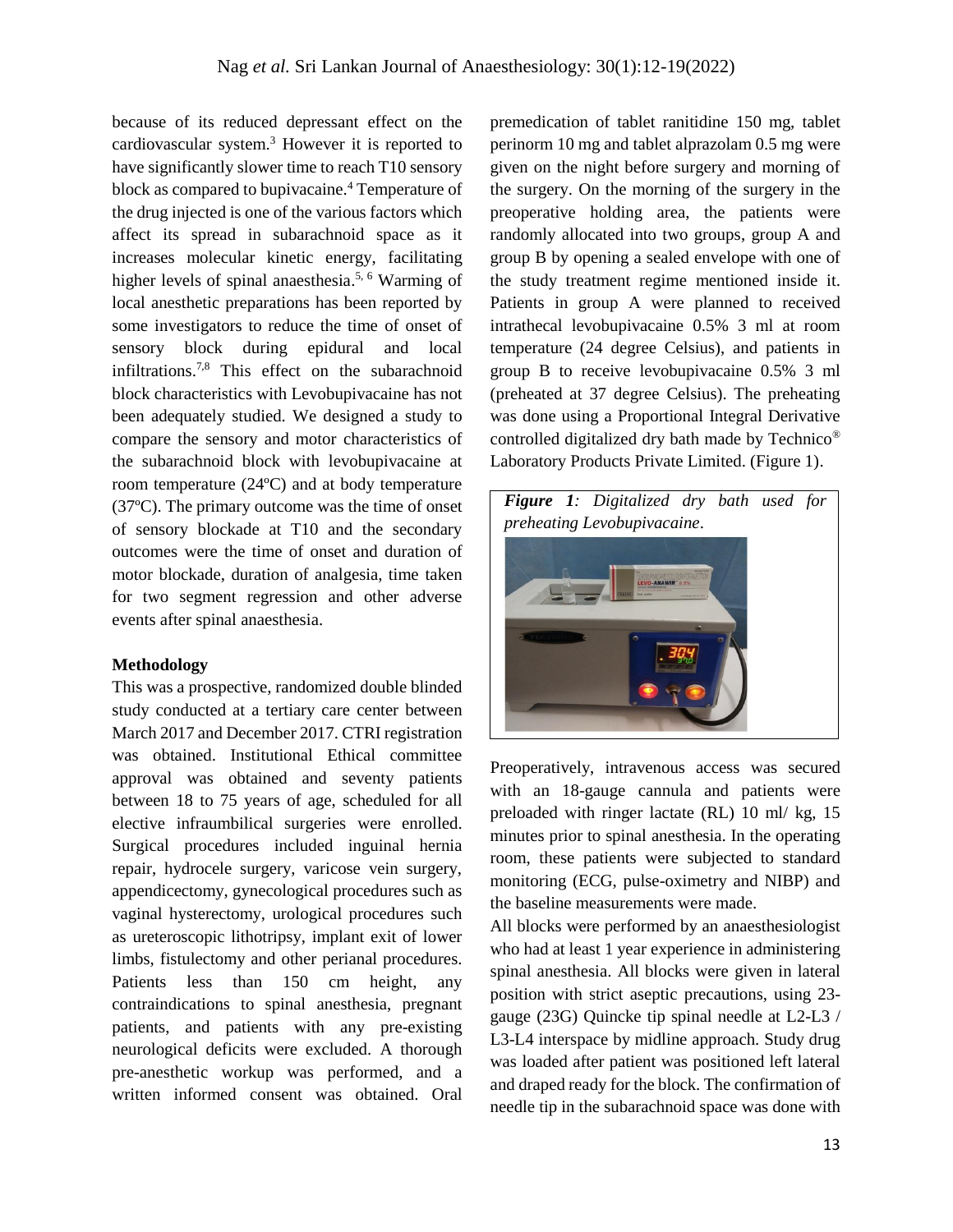the free flow of cerebrospinal fluid. The study drug was injected at a temperature as per the patients' group allocation at the rate of 0.4 ml/ sec without aspirating or barbotage to preserve the temperature of injectate. Patients were turned to supine immediately. The assessment of sensory-motor blockade was done by an independent anesthesiologist who was unaware of the group allocation of the patient.

Assessment of block: Sensory blockade was assessed by loss of cold sensation to ice pack with three point sensory score (0- no sensation, 1- feels the touch not the temperature, 2- feel both the touch and temperature) applied to the skin along the midclavicular line. Motor blockade was assessed using modified bromage score (0- no motor block, 1- Inability to raise extended leg and able to move knee and feet, 2- Inability to raise extended leg and move knees but able to move feet, 3- complete motor block). The assessment was done every 2 minutes for first 10 minutes followed by every 5 minutes for 1<sup>st</sup> hour and thereafter every 30 minutes until the patient complained of pain (Visual Analogue Score  $\geq 4$ ). The onset of sensory block was considered from needle removal time to sensory score of 1 at T10. The onset of motor block was considered from needle removal time to the Bromage score of 1. The time taken for twosegment regression of block was counted from maximum sensory block height achieved to twosegment regression. The duration of analgesia was considered from needle removal time till the patient first complained of pain. The onset of motor block was considered from needle removal time to Bromage score of 1.

Heart rate, mean arterial pressure and arterial oxygen saturation (SpO2) were monitored every 2 minutes for the first 10 minutes and then every 5 minutes till the end of the surgery. In addition, any complications such as bradycardia, hypotension, shivering and vomiting post spinal anaesthesia were carefully observed and noted. Bradycardia was treated with Inj. Atropine 0.02 mg/kg and hypotension was treated with Inj. Mephentermine 6 mg IV boluses. If inadequate sensory level was obtained even after 30 minutes of the spinal injectate, it was considered a failed spinal blockade, and further management of the case was determined by the attending anesthesiologist. Postoperatively, Inj. Tramadol 50 mg IV was administered intravenously for postoperative analgesia. Data were observed and recorded on a separate proforma by the individual anesthetist not involved in performance of the block.

The sample size was calculated based on the previous study done by Golboyu BE et al, where the time taken to achieve a level of T10 with plain levobupivacaine at room temperature was  $6 \text{ min.}^7$  We hypothesized that warming the local anaesthetic solution will increase the ascent of the drug in intrathecal space. Therefore, to find the difference of 2 min to achieve T10 level sensory blockade between the groups and a common standard deviation of 2.6 min with a power of 80% ( $\alpha$ = 0.05), the sample size required was 27. Considering the dropouts and exclusions, we have included a sample size of 35 in each group. Data collection was done by an anesthesiologist who was not part of the study and entered into Microsoft Excel (2016). The parametric variables such as demographic data (age, weight, height), time of onset of sensory and motor block, time to two segment regression of block, duration of surgery, duration of analgesia and duration of the motor block were expressed in mean  $\pm$  SD. These variables were analysed based on normality using student-T test or Mann Whitney- U test. Complications that have occurred during the procedure were mentioned in the form of a number (percentage) and were analysed using the chi-square test. Data were entered and analysed using statistical software SPSS ver.16. A Pvalue of < 0.05 was considered statistically significant for all the results.

## **Results**

A total of one hundred and fifteen patients were assessed for eligibility, out of which only 70 patients were included in the study by continuous sampling and allocated into two groups with 35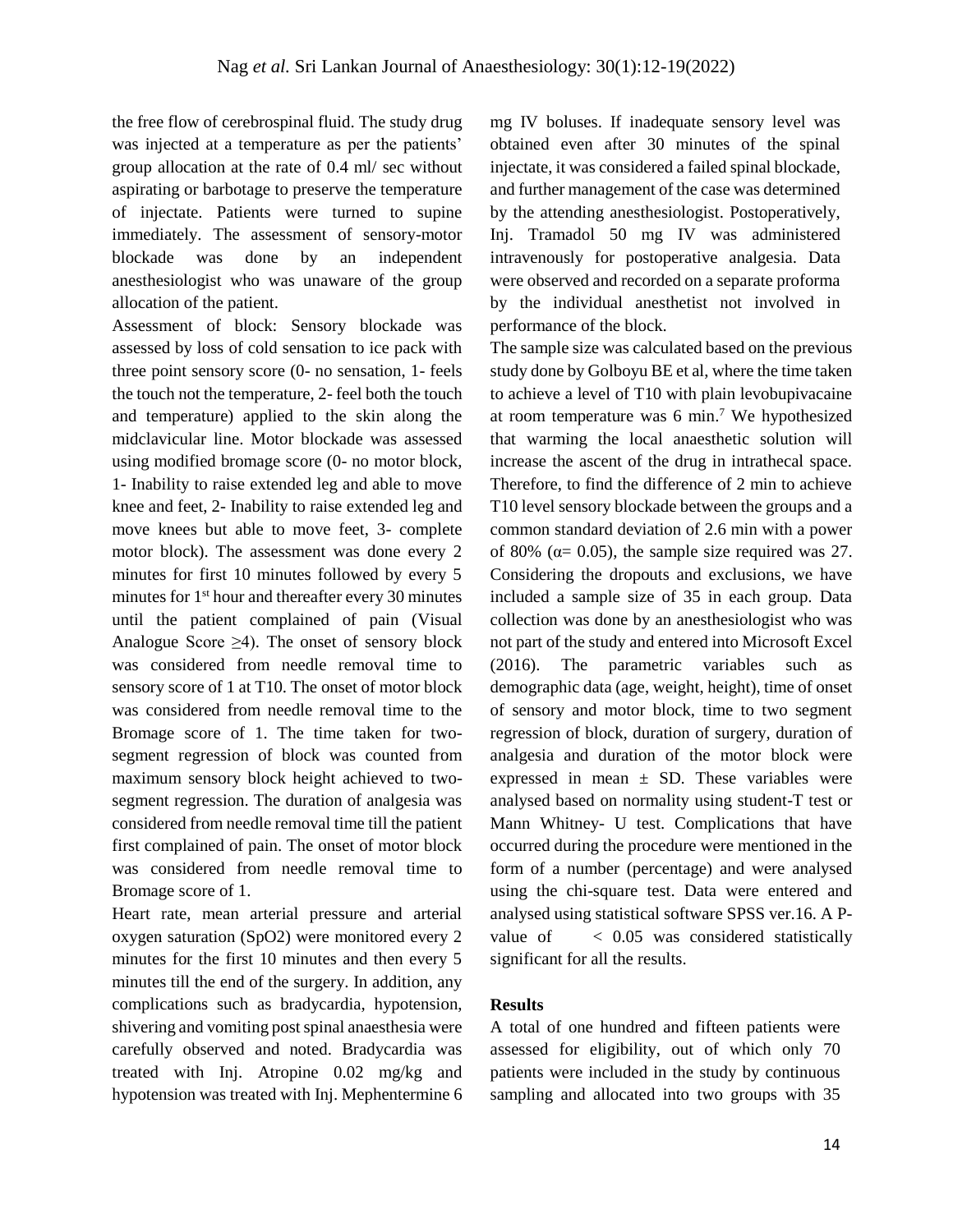patients in each group. Seven patients were excluded from the study due to the conversion of spinal anaesthesia into general anaesthesia due to prolongation of surgical duration. Conclusively, a total of Sixty-three patients were analysed with 31 patients in group A and 32 patients in group B (Figure 2). The descriptive characteristics of the patients are shown in Table 1 and all the values were comparable between the two groups (Table 1).

The time of onset of T10 sensory blockade was found to be  $2.7 \pm 2.9$  min in group B, which was earlier to that of group A  $4.8 \pm 4.5$  min with a p value of 0.005. No significant difference was found in both groups in terms of time to two-segment regression. The duration of analgesia was  $155.5 \pm$ 25.9 min in group B and  $140.9 \pm 31.9$  min in group A with a p value of 0.048 (Table 2).



The median maximum sensory block level in group A was T8 with an interquartile range of T6–T10, and in group B, it was T6 with an interquartile range of T4– T10. The difference between the two groups was not statistically significant.

There was no significant difference in the incidence of any of the complications such as bradycardia, shivering or vomiting between the two groups. The number of patients with hypotension episodes in each group at different time points is demonstrated in Figure 4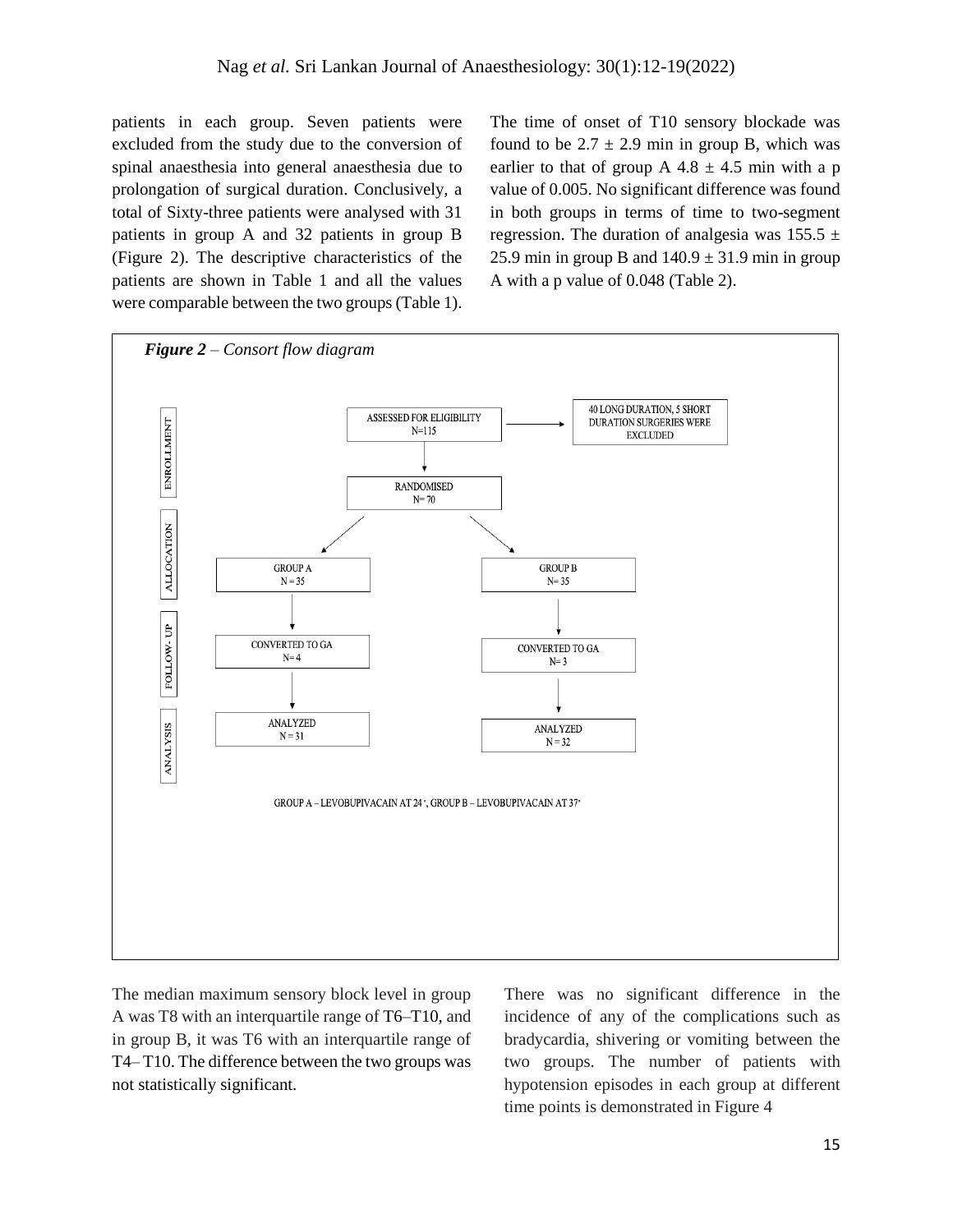| <b>Patient</b>         |        | Group A $(n=31)$ | Group B $(n=32)$ | P value |
|------------------------|--------|------------------|------------------|---------|
| Age (Years)            |        | $40.3 \pm 12.1$  | $44.3 \pm 11.7$  | 0.72    |
| Gender                 | Male   | 13 (41.9%)       | $16(50\%)$       |         |
|                        | Female | 18 (58.1%)       | $16(50\%)$       |         |
| Height (cm)            |        | $157.4 \pm 6.5$  | $157.9 \pm 4.9$  | 0.16    |
| Weight $(Kg)$          |        | $62.8 \pm 13$    | $65.5 \pm 11.7$  | 0.33    |
| Surgery duration (min) |        | $57.4 \pm 34$    | $53.3 \pm 28.6$  | 0.45    |

*Table 1: Descriptive data of patient characteristics with statistical comparisons.*

Values are expressed in mean  $\pm$  SD; P > 0.05; n= number of patients in each group.

*Table 2: Sensory and motor block characteristics of the patients in two groups*.

| Study variables                    | Group A $(n=31)$  | Group B $(n=32)$ | P value |
|------------------------------------|-------------------|------------------|---------|
| Time to onset Sensory block (min)  | $4.8 + 4.5$       | $2.7+2.9$        | 0.005   |
| Analgesia duration (min)           | $140.9 \pm 31.9$  | $155.5 \pm 25.9$ | 0.048   |
| Two segments Regression time (min) | $92.7 + 27.3$     | $99.6 \pm 19.8$  | 0.068   |
| Time to onset Motor block (min)    | $9.1 \pm 3.4$     | $9.5 \pm 3.0$    | 0.84    |
| Duration of motor block (min)      | $159.14 \pm 29.4$ | $153.2 + 34.4$   | 0.44    |

Values are expressed in mean  $\pm$  SD; n= number of patients in each group

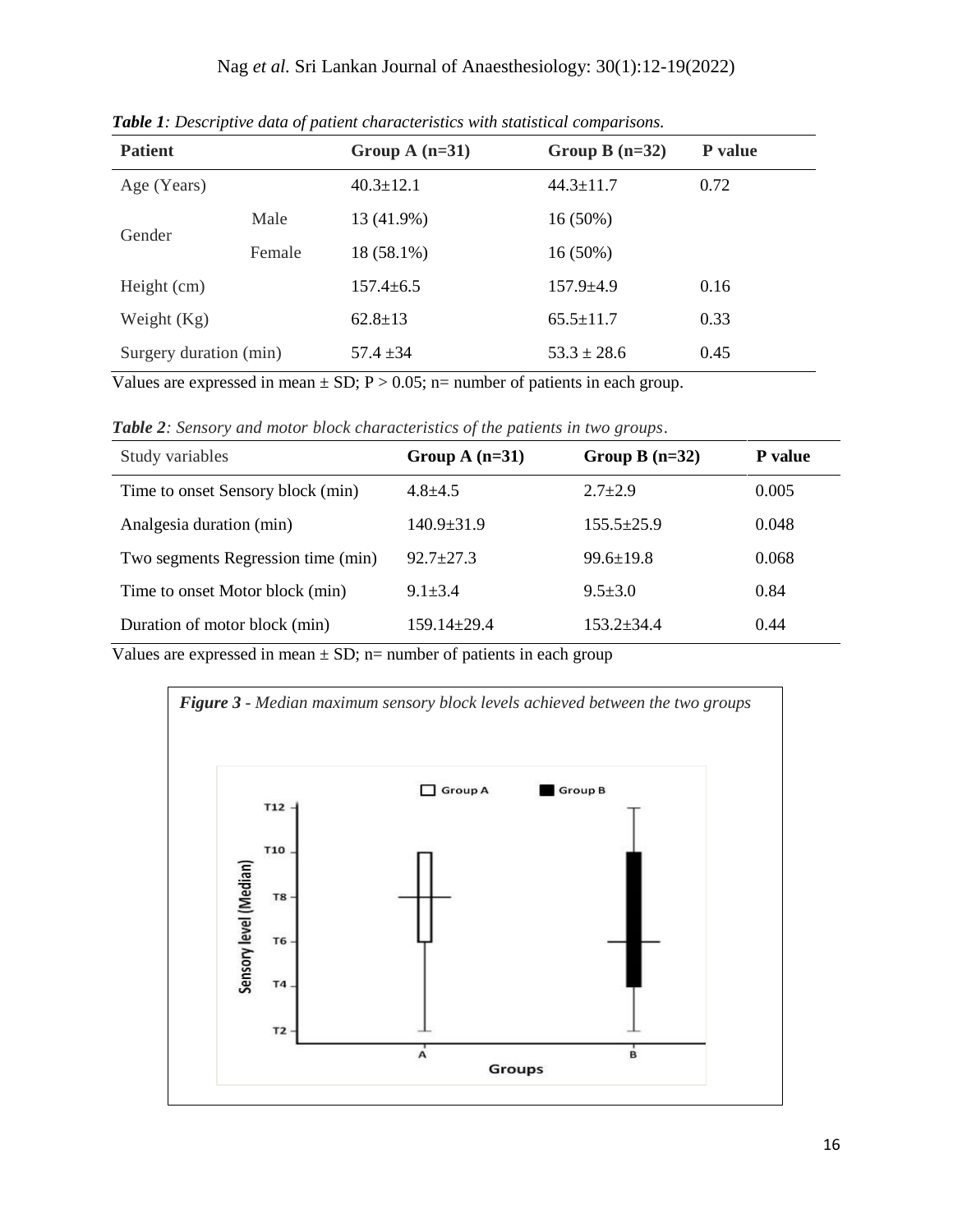

## **Discussion**

This study was conducted to compare the effect of injecting Levobupivacaine at two different temperatures, 25 C and 37 C. There are many factors, which determine the intrathecal drug spread such as concentration of the drug, its volume, drug baricity, density and temperature.<sup>9</sup> Invitro studies demonstrate changes in the density of the local anaesthetic at different temperatures. <sup>10</sup> It has been found that there is a curvilinear reduction in the density with the increased temperature of the local anaesthetic solution.<sup>6</sup> It has been also demonstrated that commercially available plain levobupivacaine is mildly hyperbaric at 23°C and mildly hypobaric at 37°C (1.00419 and 1.00024 respectively). There is lack of in vivo studies demonstrating the clinical effects on distribution of spinal anaesthesia with Levobupivacaine at different temperatures. At 37°C the mean density of CSF is 1.0003g/L with a range of  $(1.0000 - 1.0006 \pm 2SD)$  g/L. This suggests that variation in all the physiological parameters occur within the fourth place of decimals<sup>5</sup>. In the present study, a rapid sensory onset was noted in the group which received levobupivacaine at 37°C. This could be explained by a change in baricity

associated with an increase in temperature. The increase in temperature causes a reduction in baricity, which, as a result reduces pKa of the drug, increasing the unbound drug form which helps in rapid onset of action.<sup>11</sup> Although, the duration of the sensory blockade was longer in the group which received levobupivacaine at 37°C, a 15 minutes difference between both groups does not have any clinical implications.

In this study, there was a higher level of sensory blockade achieved in group B (median T6 level) when compared to the median T8 level in the group A that is not statistically significant. However, the interquartile range implies the sensory distribution between T4 and T10, which suggests variability in distribution of the spinal anaesthetic drug. It can be explained by the increase in the baricity which in turn causes lowering of pKa and subsequent increase in the unionised form of the drug.<sup>12</sup> However, the variability in drug spread could be due to redistribution of temperature of the injectate on getting in contact with the CSF. Other studies have demonstrated similar findings with bupivacaine and ropivacaine in terms of onset of sensory blockade. Arai et al, explain that the reason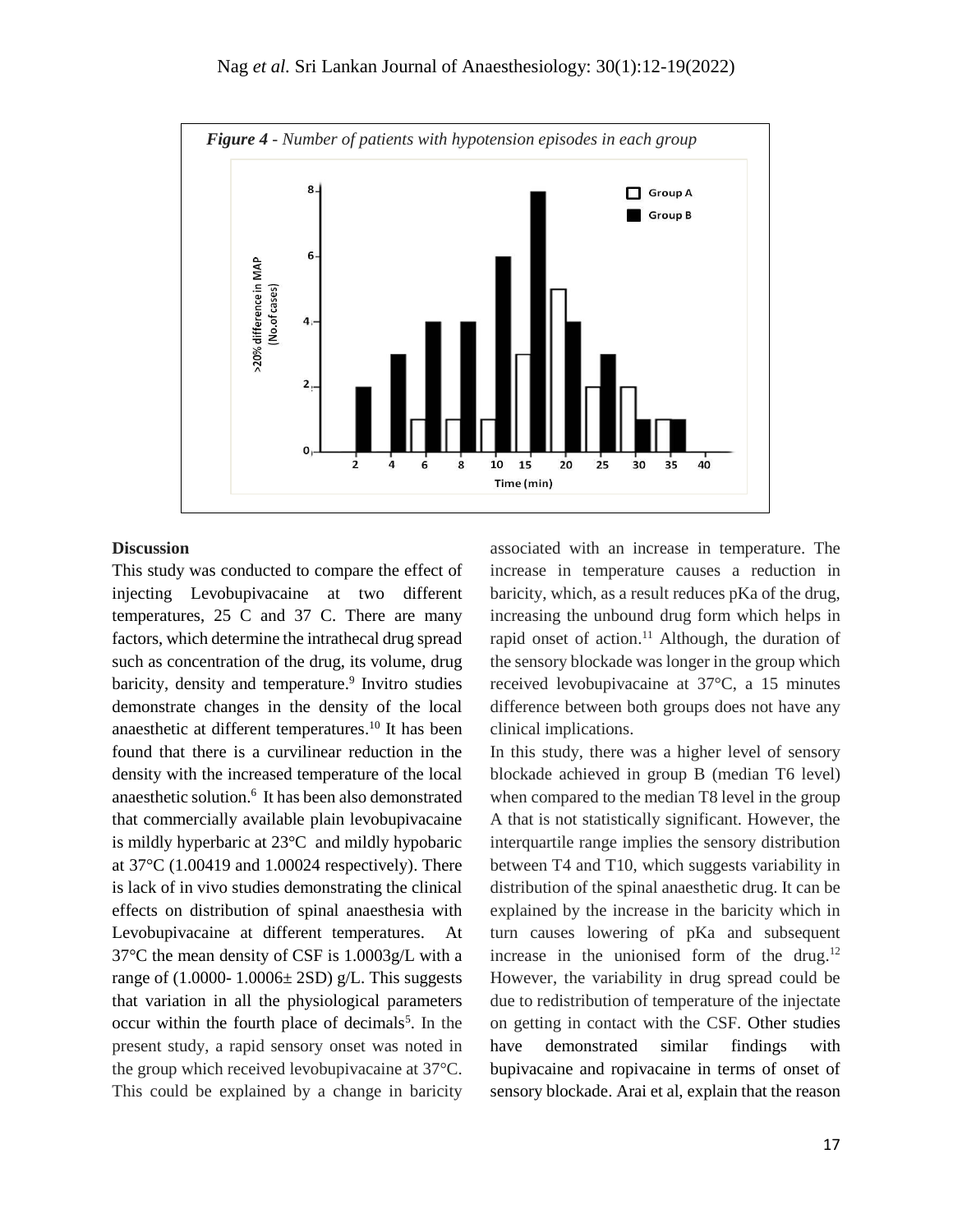for the onset of sensory blockade being rapid in warmed local anaesthetic could be due to decrease in viscosity. <sup>10</sup> Some researchers have demonstrated that the use of warm lidocaine hastens the onset of action in epidural analgesia and this finding could be due to an increased rate of passive diffusion across non-neural structures or a reduction in pKa, which causes an increase in the non-ionized fraction of local anaesthetic that can cross the neural membranes.<sup>7, 13</sup> According to Trabelsi et al, heating increases the diffusion capacity of local anaesthetic, thereby resulting in early onset of the action. <sup>14</sup> The duration of sensory blockade and the median highest sensory level has shown comparable results without any significance. Twosegment regression and the motor characteristics of the subarachnoid block were comparable among both groups. There was also no significant difference between the groups in terms of complications. However, the onset of hypotension in the group that received heated levobupivacaine was early when compared to the group that received levobupivacaine at 23°C. This could be explained by variable spread of the heated levobupivacaine, which has caused higher level of drug spread at a faster rate due to the hypobaric nature of the drug.<sup>15</sup> Since Levobupivacaine is very cardio stable, its limitation of comparatively slower onset of action can be clinically minimised by a simple method of warming the drug prior to spinal administration without additional side effects. Limitation of our study was that it was difficult to maintain the drug temperature constant after the ampoule is taken out from the warming device. However, we tried to minimise it by keeping the warming devise inside the operation theatre and taking out the ampoule for loading only after obtaining CSF flow in both groups.

## **Conclusion**

We conclude that warming of intrathecal Levobupivacaine to body temperature (37<sup>o</sup>C), results in a faster onset of sensory blockade without any added hemodynamic changes and other adverse effects. This was statistically significant as compared to regular practice of injecting local anesthetic at room temperature, however the difference of two minutes on onset of sensory block is not of much significance in clinical practice.

#### **References**

1. Morrison SG, Dominguez JJ, Frascarolo P, Reiz S. A comparison of the electrocardiographic cardiotoxic effects of racemic bupivacaine, levobupivacaine, and ropivacaine in anesthetized swine. *Anesth Analg* 2000; **90**:1308–14. https://pubmed.ncbi.nlm.nih.gov/10825312/

2. Ben-David B, Frankel R, Arzumonov T, Marchevsky Y, Volpin G. Minidose bupivacainefentanyl spinal anesthesia for surgical repair of hip fracture in aged. *Anesthesiology* 2000; **92**:6-10. https://pubmed.ncbi.nlm.nih.gov/10638892/

3. Bardsley H, Gristwood R, Baker H, Watson N, Nimmo W. A comparison of the cardiovascular effects of levobupivacaine and rac-bupivacaine following intravenous administration to healthy volunteers. *Br J Clin Pharmacol* 1998; **46**:245–9. https://www.ncbi.nlm.nih.gov/pmc/articles/PMC1 873676/

4. F. Erdil, S. Bulut, S. Demirbilek, E. Gedik, N. Gulhas, M. O. Ersoy. The effects of intrathecal levobupivacaine and bupivacaine in the elderly. *Anaesthesia*, 2009; **64**:942-946. https://pubmed.ncbi.nlm.nih.gov/19686477/

5. Akerman N. Intrathecal drug spread. *Br J Anaesth* 2005; **94**:249.

6. Heller AR, Zimmermann K, Seele K, Rössel T, Koch T, Litz RJ. Modifying the baricity of local anesthetics for spinal anesthesia by temperature adjustment: model calculations. *Anesthesiology* 2006; **105**:346–53. https://pubmed.ncbi.nlm.nih.gov/16871069/

7. Fu-Chao Liu, Jiin-Tarng Liou, Yuan-Ji Day, Allen H. Li, Huang-Ping Yu. Effect of Warm Lidocaine on the Sensory Onset of Epidural Anesthesia: A Randomized Trial. *Chang Gung Med J* 2009; **32**:643-9. https://pubmed.ncbi.nlm.nih.gov/20035644/